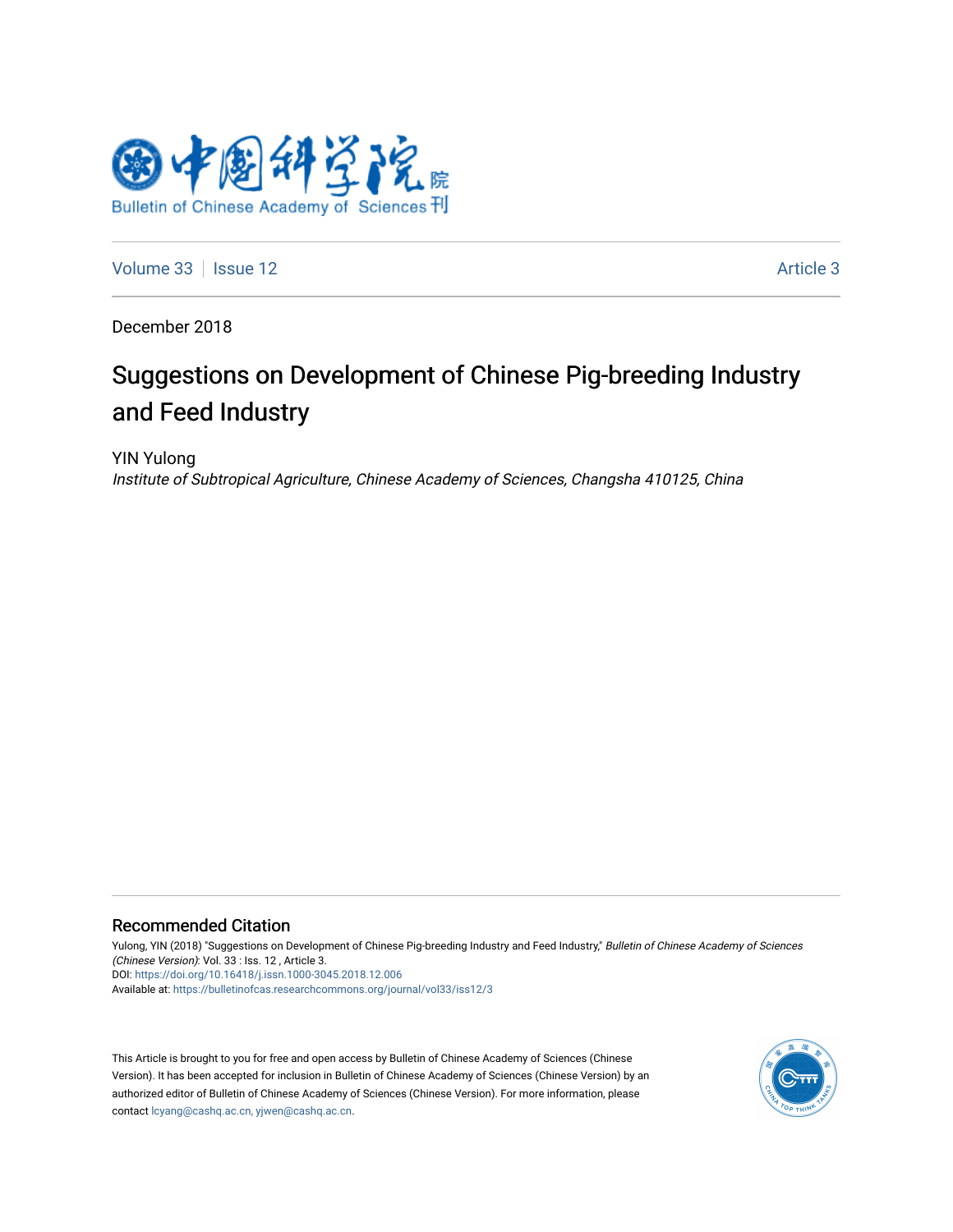# 中国生猪产业与饲料行业发展建议

#### 印遇龙

中国科学院亚热带农业生态研究所 长沙 410125

摘要 生猪产业关系民生大计。饲料行业的发展为生猪养殖行业增长提供了动力和保障。文章针对我国生猪产业面 临的品种资源安全、畜禽产品安全、环境安全和效益低下等难题,提出了关注品种资源安全,发展"环境友好和 资源节约"两型饲料工业,以及发展抗生素替代技术等建议。

关键词 生猪产业,品种资源安全,环境安全,抗生素替代,益生菌

DOI 10.16418/j.issn.1000-3045.2018.12.006

2018 年是举国上下贯彻落实党的十九大精神的开局 之年,实施"十三五"规划承上启下的关键之年,推进 供给侧结构性改革的深化之年,同时也是应对中国经济 由高速增长转向高质量发展,以"创新、协调、绿色、 开放、共享"五大发展理念具体承接好新兴及优势产业 链工作的核心之年。

2016 年全国两会期间,习近平总书记要求湖南 "着力推进供给侧结构性改革,着力加强保障和改 善民生工作,着力推进农业现代化",将"农业现 代化"这一历史重任交给了湖南。党的十九大提出的 "乡村振兴战略""创新驱动发展战略"和"可持续 发展战略",开启新时代中国特色社会主义农业现代 化的新征程。

"农业现代化"和"乡村振兴"离不开畜禽养殖业 的发展和变革。畜禽养殖行业中生猪产业更是关乎民生 大计。饲料行业的发展为生猪养殖行业增长提供了动力 和保障。下面结合"生猪产业"领域,谈一谈生猪产业 和饲料行业的发展趋势和动态。

## 1 生猪产业发展的重要性

养猪业是我国农业的支柱产业,在国民经济中占 有重要地位,我国养猪业年产值约 1.7 万亿元,与汽车 工业产值相当。我国是世界第一养猪大国和猪肉消费 国,生猪产值占农业总产值的 11.6%、占畜牧业总产值 的 51%,猪肉消费占肉类消费的 65%[1]。古人发明的文 字: "房"(宀)下有"猪"(豕)便是"家",可 以说"猪"关系每个"家"的健康、和谐和幸福。此 外,猪是生产力最大的畜禽之一:养1头母猪,按1头 母猪年出栏的商品猪数量×头均商品猪出肉率计算,年 产肉可以达到 1 700 公斤左右。猪肉是我国家庭基础食

资助项目:中国科学院前沿科学重点研究项目(QYZDY-SSW-SMC008),国家重点研发计划(2016YFD0501201) 修改稿收到日期:2018年11月5日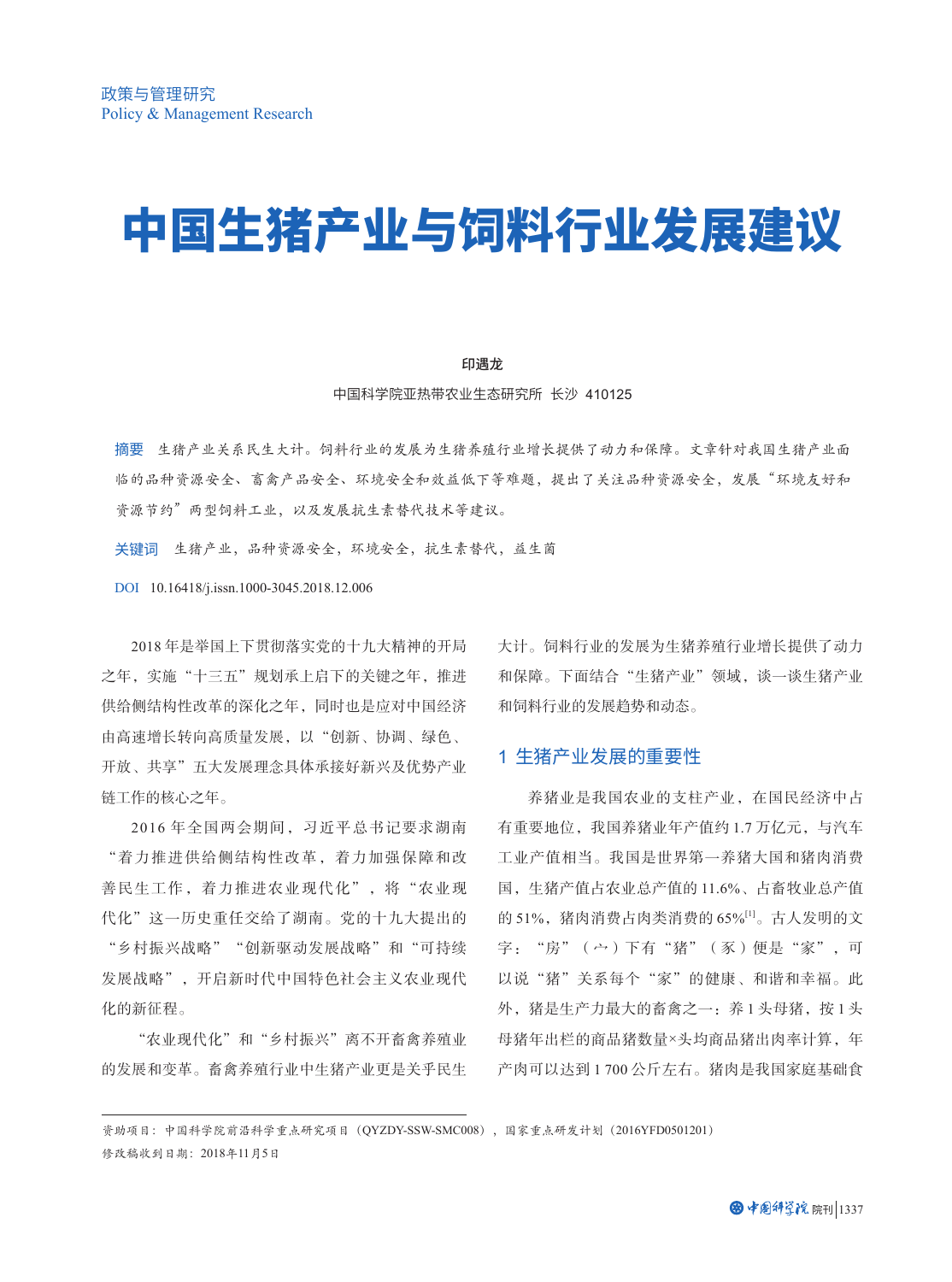物,解决了猪肉安全就解决了我国餐桌 50% 的食品安 全。

"诸肉不若猪肉香",猪肉是我们大部分中国人最 喜欢吃的东西,是国人饮食中不可或缺的一部分。最 近几年的研究表明,猪肉脂肪对人体健康是有益的。 2017 年研究发现"猪油及其与植物油(豆油)搭配适量 食用具有极显著的抗肥胖功能",这项研究成果颠覆全 球医学和公众的传统认知,在全球首次揭示了中国人的 肥胖率远低于西方国家的奥秘之一——将猪油与植物油 搭配食用的中国传统饮食习惯。也找出了近 20 年中国 人的肥胖率迅速升高的最重要的原因:吃油过量且不平 衡[2]。另外,《本草纲目》《千金方》中,收录了 30 多 个以猪油来做药的方子,并解释了猪油的功效: "甘, 微寒,无毒,利肠胃,通小便,除五疸水肿,生毛发; 破冷结,散宿血;利血脉,散风热,润肺。"

### 2 生猪产业发展面临难题

近年来,随着规模化养殖程度的提高,我国生猪 产业保持着较快的增长势头。但目前我国畜禽产业(生 猪产业)仍面临品种资源安全、环境安全、畜禽产品安 全、养殖效率低下、疫病问题突出等方面的难题。

我国是世界第一养猪大国, 却远非生猪产业强国; 与养猪发达国家相比,我国养猪水平仍有差距,头均产 肉量也不高,依赖引进的高繁殖率、高瘦肉率、高屠宰 率、低料肉比的种猪。然而,这种引种格局加剧了对国 外种猪的依赖性。但从国外直接引种存在 3 个问题:① 国外优质种猪价格高,增加成本;② 容易进入"引种— 退化—再引种—再退化"的怪圈;③ 难以引到曾祖代的 种猪[3]。此外,一些地方片面追求眼前利益,忽视优良地 方猪种的保护和开发利用,导致一些宝贵的地方猪种资 源濒临灭绝,我国养猪业将要面临猪种资源优势丧失的 被动局面。因此,利用国内优质的地方种猪资源,开发 具有自主产权的重大战略新品种种猪,提高我国优良种 猪自我供种能力,是我国养猪业乃至整个养殖业可持续

#### 发展的基础。

在畜禽养殖中,种养脱节,畜禽粪便不合理排放对 环境造成严重面源污染。可持续农业是力推的重要生态 农业模式。畜禽产业(生猪产业)面临环境安全问题备 受关注。2017 年 6 月 12 日,为加快推进畜禽养殖废弃物 资源化利用,促进农业可持续发展,国务院办公厅发布 《关于加快推进畜禽养殖废弃物资源化利用的意见》。 从养殖污染角度来看,现代科技条件下的"种养结合" 模式是解决养殖环境污染的有效途径[4]。种养结合是一种 生态循环农业形式,经过将种植养殖有机结合起来,构 成完好的农业链,不仅能处理禽畜粪便净化、减少燃烧 作物秸秆等,还能进一步提高种养殖经济效益,是可持 续农业力推的种养一体化模式。

此外,饲料添加剂、兽药、激素等的使用,为畜牧 业的规范化生产奠定了基础,发挥了重要的作用,但是 一定程度上也给动物性食品的安全带来了隐患。不规范 使用或滥用抗生素,导致畜产品里的药物残留,降低动 物性食品的安全性[5]。此外,抗生素大量使用所带来的抗 生素、抗性基因环境污染问题已不容忽视。因此,研究 和开发有效的抗生素替代技术,是饲料行业可持续发展 的必经之路。

此外,一些地方出台了不合理的禁养限养规定,引 发肉品供给断链、土壤退化,严重限制了生猪养殖业的 健康发展,对农村就业、农业振兴不利。因此,生猪产 业迫切需要深化供给侧结构性改革,降低生产成本,提 高猪肉品质,改善养殖环境,促进农民养殖增收,实现 产业转型升级发展。

## 3 发展建议

# 3.1 关注品种资源安全,创新猪在器官移植领域的研究 和应用

我国是全世界畜禽品种资源最为丰富的国家之一[6]。 以生猪为例,超过一半种质资源在中国,特别是太湖 猪,以其产仔率高被誉为世界猪王。但目前,我国饲养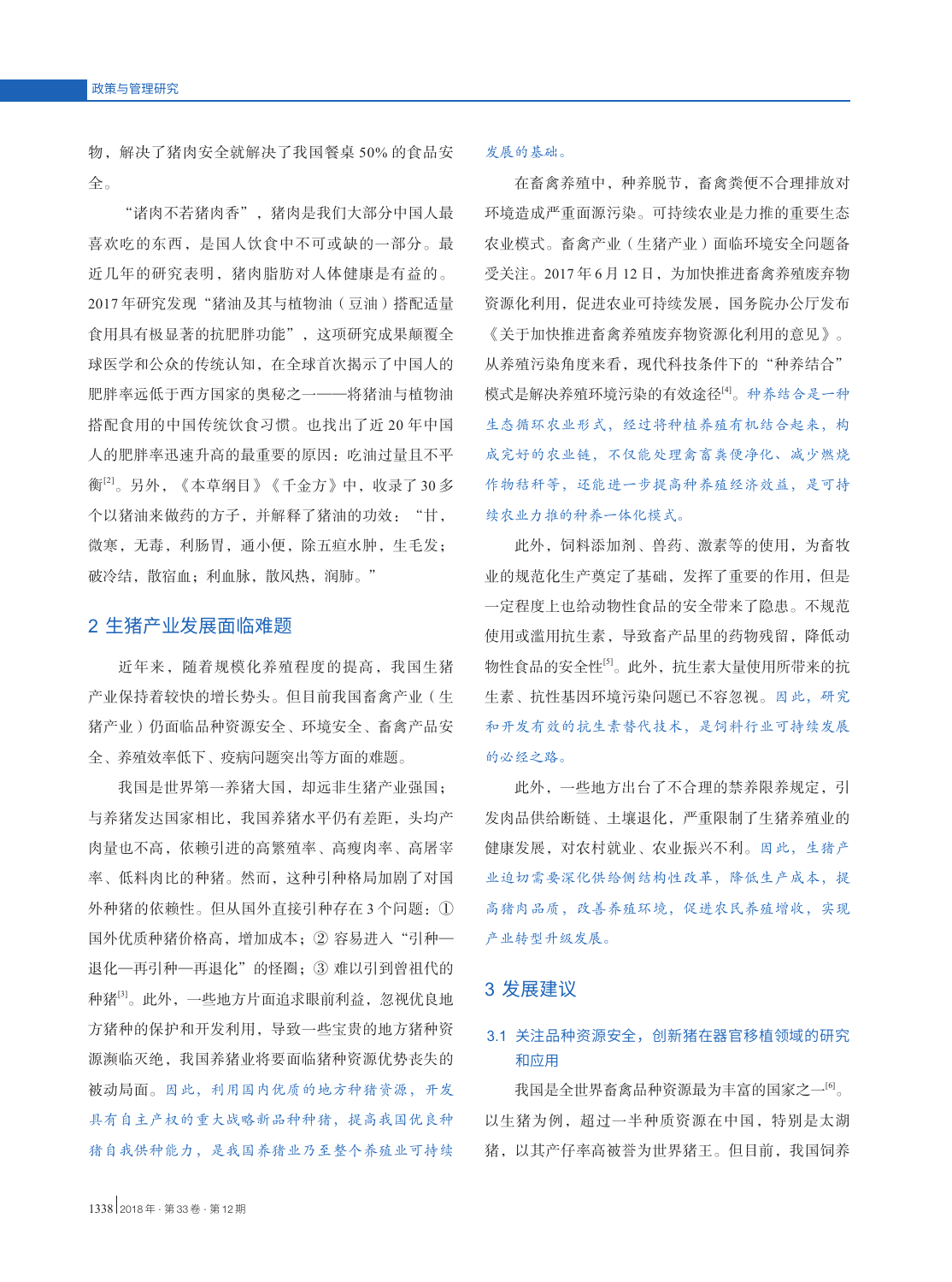的主要品种还是从国外进口的"杜长大"<sup>①</sup>组合。关于品 种资源安全,提出两点建议:① 利用地方品种,发展精 致牧业,生产高端猪肉,满足部分人民群众对美好生活 的需要。利用国内优质的地方种猪资源以及国外引进的 优质种猪资源,开发具有自主产权的重大战略新品种种 猪。通过基因编辑技术体系改良我国地方猪品种,提高 地方猪种瘦肉率,降低料肉比(笔者团队开发的、基于 基因编辑的桃源黑猪,目前已经完成了猪原代细胞的分 离培养与扩繁,制备了用于基因编辑的"分子剪刀", 正在对猪基因组进行"精准切割", 预计该项技术能将 有效地提高桃源黑猪瘦肉率,降低料肉比)。② 创新猪 在器官移植领域的研究和应用。美国农业部将养猪分为 两个产业,一个是传统的畜牧养殖提供营养价值高的猪 肉,另一个是利用猪器官提供人类器官移植。现在我国 器官移植技术已有很大的突破。例如:中南大学用湖南 地方猪种——砂子岭猪做胰腺移植取得巨大成功;中国 科学院的研究团队,也在皮肤、角膜上取得成功,目前 正在做心脏等器官移植方面的研究。在器官移植方面, 猪会是一个很大的产业。

# 3.2 关注环境安全,发展"环境友好和资源节约"两型 饲料工业是大势所趋,也是养殖模式必由之路

绿水青山就是金山银山,环境安全成了全民共识。 因此,发展"环境友好和资源节约"两型饲料工业是大 势所趋。从养殖源头着手减少畜禽养殖废弃物排放,将 有效地减少氮、磷,铜、锌等元素排放对环境造成的污 染。国内两型饲料的开发和应用取得了初步成果:通过 配置低蛋白日粮和减少微量元素的添加量,蛋白质资源 可以节省 25%—30%,主要微量元素可以减排 30%—50% 以上 $[7]$ 。

生猪养殖可以实现零污染。首先,要做好环境保 健,给猪一个"五星级"的家。南方高温高湿和北方寒 冷,均不适合猪的生长也易患病。猪场建设采用改造的 保温隔热板,可以保持猪舍稳定在 24℃ 左右,热天不 超过 28℃。猪生活在舒适的环境条件下,就不易生病。 其次,饲料源头减排,应用两型饲料。最后,养殖过程 "污水零排放":一是做到污水的源头减排;二是粪尿 分离(含雨污分流);三是采用半漏缝地板结合地面喷 洒有益菌,不用水冲洗栏——一个万头猪场每天的污 水排放量,传统猪舍大概是 150 立方米,而这样处理的 猪舍每天只有 5 立方米, 减少了 90%; 四是利用立页增 氧、发酵处理和农牧结合。

#### 3.3 关注畜禽产品安全,发展抗生素替代技术和产业

抗菌药物替代的途径和方式较多。比如,如何通 过减少猪腹泻来降低抗菌药物的使用。一方面要重点改 善养殖环境,另一方面创新饲料加工工艺。通过饲料膨 化,将淀粉等营养物质降解以后再喂猪,有助于消化, 减少腹泻。还有一种途径是发酵,发酵饲料里面本身就 有益生菌,还有乳酸菌、芽孢杆菌、酵母菌等,添加以 后可以消除抗营养因子,或产生次生代谢物,也是一种 功能性的物质,能在猪肠道内产生非反式脂肪酸,从而 起到抑菌的作用<sup>[8]</sup>。以饲料添加剂添加来减少抗生素使用 的途径也非常多。酶制剂、酸化剂和中草药提取物均是 有效方式。

用益生菌替代抗生素的方式也较常见,猪场、饲料 厂、药厂可以根据自己的条件来选择抗生素的替代品。 比如,由光合菌、酵母菌、乳酸菌、放线菌和芽孢杆菌 等 5 类菌类组成的益生菌,添加以后,对植物性原料豆 粕里面的抗营养因子有降解作用,还会产生一些次生代 谢物,对动物的生长有好处:① 对猪肉品质的影响。从 试验组和对照组的数据可以看出,喂了上述 5 类益生菌 以后,无论是猪肉的色彩、黏度、弹性、气味以及煮出 来的肉汤,都明显好于对照组。它的作用机理是 5 类益 生菌添加以后可以产生非反式脂肪酸,产生乳酸,这些 对肉质都有明显的直接作用。② 对腹泻的影响。这 5 种

①"杜长大"也称"三元猪",是由杜洛克猪、长白猪、大白猪 3种种猪杂交所产;目前国内最广泛应用的繁育计划是A×(B×C), A是终端公猪, B 是母系父本,C 是母系母本,其中 A 多为杜洛克猪,B 多为长白猪,C 多为大白猪。在许多情况下,BC 也可以互换。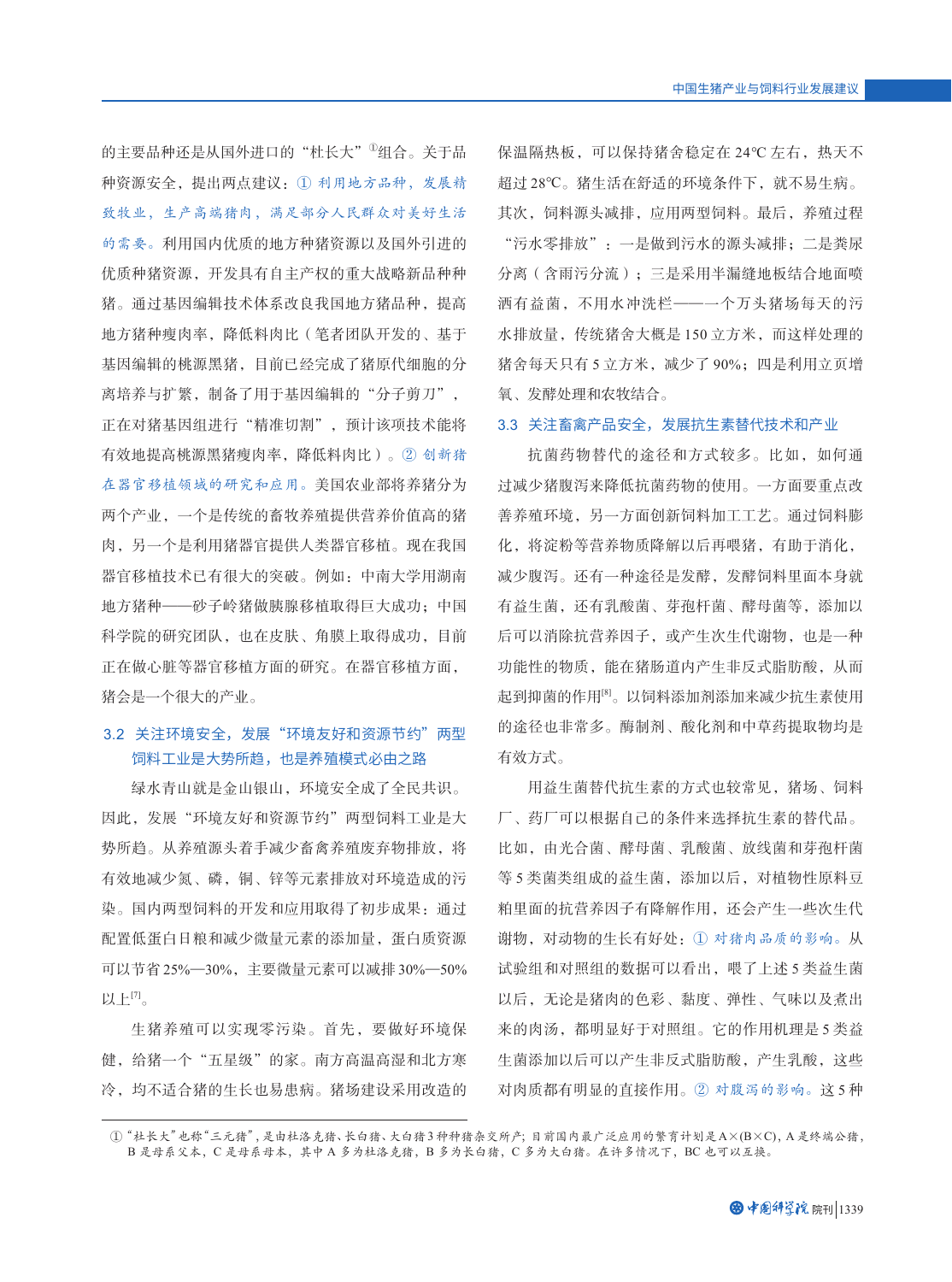混合的益生菌添加以后,显著降低猪的腹泻率。而且, 加了益生菌以后,料肉比降低。

还有一些功能性饲料添加剂,如牛磺酸。牛磺酸具 有调节免疫系统,稳定细胞膜和抗氧化等功能。在畜禽 养殖中,牛磺酸具有改善生长、繁殖性能,改善免疫力 等作用[9]。过去由于牛磺酸合成成本较高,畜牧生产中的 应用受到限制。现在随着合成技术的进步,成本降低了 很多。每吨饲料里面,添加 300—600 克牛磺酸,成本只 需 20 块钱。因此,牛磺酸在替代抗生素方面具有较好的 应用前景。

植物提取物也将是一类重要的抗生素替代品[10]。 原农业部兽医局曾提出,希望把植物提取物作为一类 饲料添加剂来用。但这需要有一个标准。因为饲料配 方中,玉米、豆粕、氨基酸的量,都是有标准的。而 植物提取物不可能定营养成分,比如添加剂中蛋白质 是多少、能量是多少,必须制定出一个标准。在替代 抗生素方面,中药及饲用植物提取物具有一定的效 力,但是因为植物,尤其是传统的中药配方,如果在 饲料里面超过2%,就会影响猪的生长性能。所以,饲 用植物提取物如何利用,还需要进行深入的研究和探 讨。

#### 参考文献

- 1 郭惠武. 中国猪肉消费现状和趋势分析. 今日养猪业, 2018, (4): 60-67.
- 2 Wang J, Yan S, Xiao H, et al. Anti-obesity effect of a traditional Chinese dietary habit—blending lard with vegetable oil while cooking. Scientific Reports, 2017, 7(1): 14689.
- 3 陈红跃, 张科, 王华平, 等. 我国生猪种业现状分析与对策建 议. 猪业论坛, 2015, 5(289): 56-58.
- 4 杨友林, 陈明生. 发展种养循环农业, 改善生态环境. 中国畜禽 种业, 2018, 14(7): 42.
- 5 姜士彬, 温丹叶. 浅析无抗养殖. 家禽科学, 2018, (8): 19-20.
- 6 李建江, 宋锐, 牛葕洲, 等. 我国畜禽遗传资源保护利用现状分 析. 西北民族大学学报(自然科学版), 2015, 36(3): 16-21.
- 7 孔祥才. 畜禽养殖污染的经济分析及防控政策研究. 长春: 吉 林农业大学, 2017.
- 8 黄强, 朱秋凤, 孙亚楠, 等. 生物发酵饲料在养猪生产中的应用 研究进展. 中国畜牧杂志, 2018, 54(10): 20-35.
- 9 赵玉印, 范圣涛, 孙孟凌, 等. 牛磺酸的生理功能及其在畜牧生 产中的应用. 今日畜牧兽医, 2018, 34(6): 51.
- 10 解玉怀, 王丽雪, 杨维仁, 等. 植物提取物对畜禽肠道免疫的影 响及其调控机制. 草业科学, 2018, 35(10): 2500-2511.